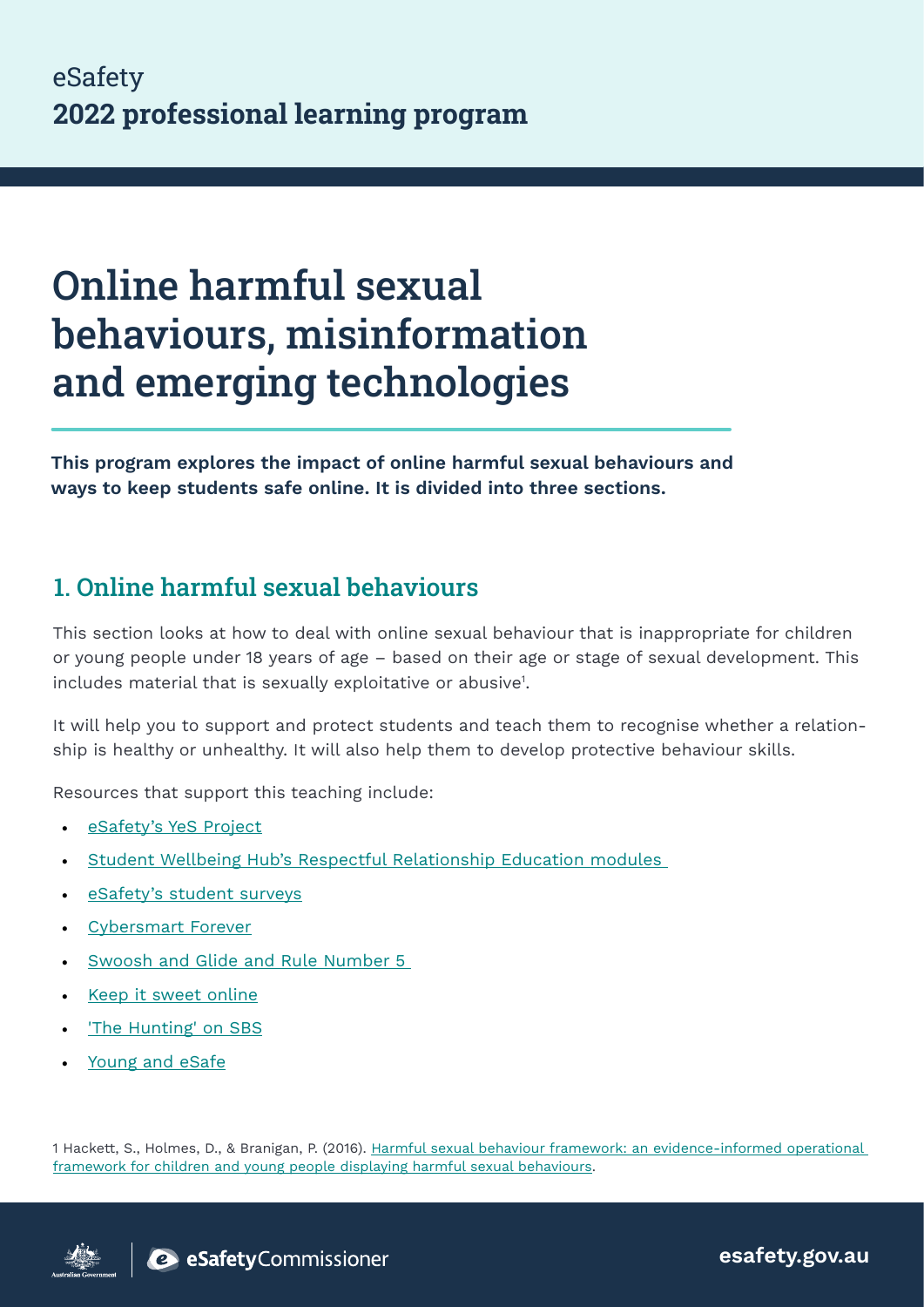## More information

If an incident occurs, the [Toolkit for Schools](https://www.esafety.gov.au/educators/toolkit-schools) can be used to support your response.

Professionals who work with children and young people should know the mandatory [reporting laws in their jurisdiction](https://aifs.gov.au/cfca/publications/mandatory-reporting-child-abuse-and-neglect).

Information about [counselling and support services](https://www.esafety.gov.au/about-us/counselling-support-services) is available on the eSafety website.

Click on these links to read more:

- [Online harmful sexual behaviours in children and young people under 18](https://www.esafety.gov.au/industry/tech-trends-and-challenges/harmful-sexual-behaviours-under-18?utm_medium=email&utm_campaign=Quiz%20email&utm_content=Quiz%20email%20&utm_source=Email%20marketing%20software&utm_term=Online%20harmful%20sexual%20behaviours%20in%20children%20and%20young%20people%20under%2018%20%20position%20statement)  position statement.
- [Guide to responding to the sharing of explicit material](https://www.esafety.gov.au/sites/default/files/2020-02/respond_4_-_guide_to_responding_to_the_sharing_of_explicit_material.pdf)

# 2. Misinformation

This section explores why students need to understand and demonstrate online protective strategies that keep them healthy, resilient and safe.

It will help educators to identify the impact that online misinformation has on students' lives and why it's important to develop digital literacy. This includes the ability to recognise techniques and language used to persuade or manipulate others, such as grooming tactics, unconscious bias and malicious activity.

#### More information

eSafety's classroom resources have been developed to help students recognise and address misinformation and harmful content.

These include:

- [Be Secure](https://www.esafety.gov.au/educators/classroom-resources/be-secure)
- [The Lost Summer](https://www.esafety.gov.au/educators/classroom-resources/lost-summer)
- [Young and eSafe](https://www.esafety.gov.au/educators/classroom-resources/young-and-esafe), (including an exercise using the 'problem tree').

#### Click on these links to read more:

- [Media, misinformation and scams](https://officeofesafetyuat.cmail20.com/t/j-l-walji-itidudllyu-td/)
- [How do I know if something is fake?](https://www.esafety.gov.au/kids/be-an-esafe-kid/how-do-i-know-if-something-is-fake)  eSafety Kids.
- [Fake news](https://www.esafety.gov.au/young-people/fake-news)  eSafety Young People.

esafety.gov.au